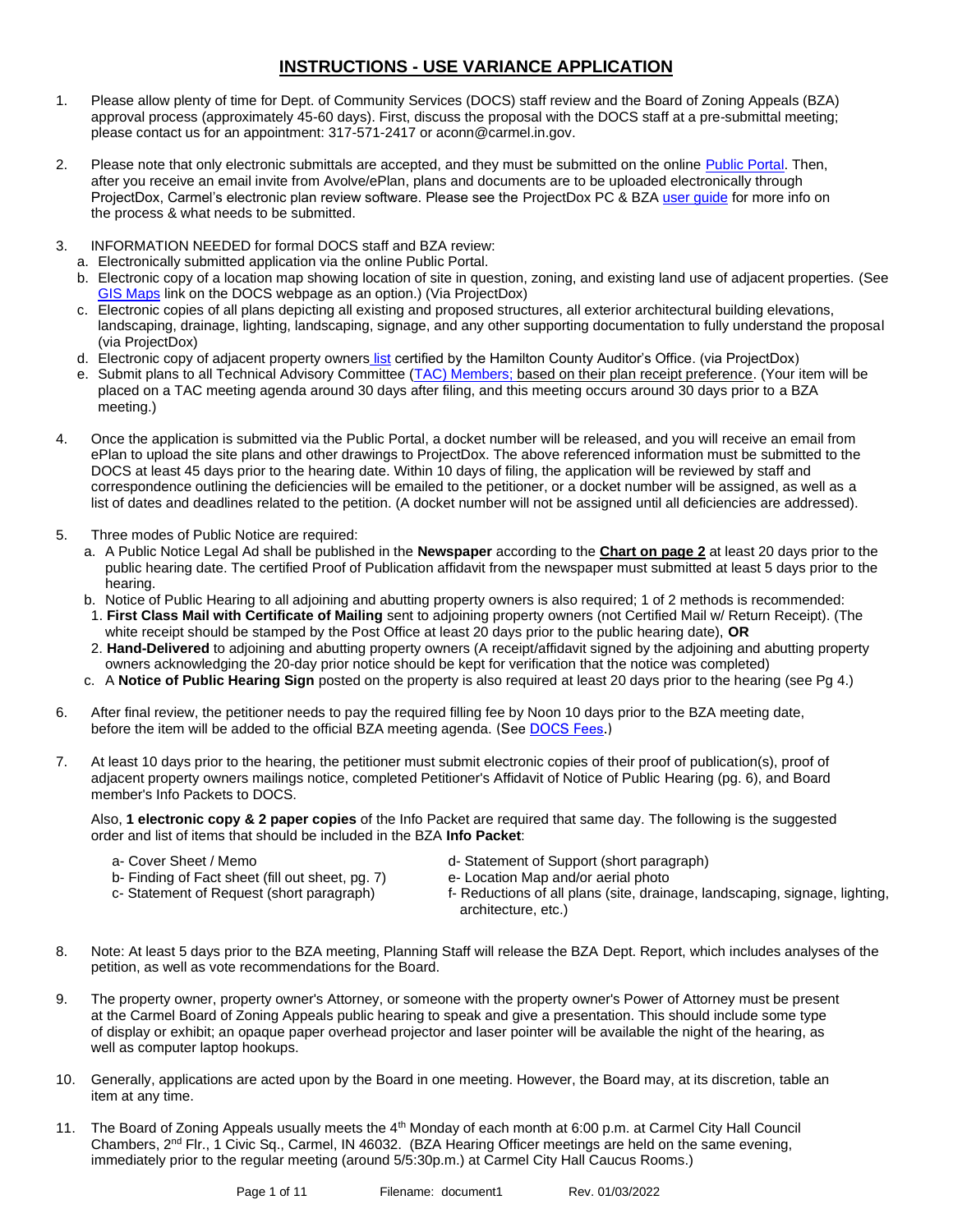### **NEWSPAPER PUBLICATION (LEGAL AD) - NOTICE OF PUBLIC HEARING**

Per Article VI, Section 3 of the BZA Rules of Procedure, a legal notice shall be published in the Current in Carmel newspaper. However, affected areas located within a non-Carmel postal ZIP code (Westfield, Zionsville, Indianapolis) must place a legal notice in the corresponding city's newspaper. Refer to the chart below to find what publications to notify based upon the corresponding ZIP code. **(Please note: subject sites located on the border between a Carmel and a non-Carmel zip code must make legal ad notice to two newspapers – The Current & The Indianapolis Star.)**

| <b>Zip Code</b>                      | <b>Publication</b>           |  |
|--------------------------------------|------------------------------|--|
| 46032 or 46033                       | <b>Current in Carmel</b>     |  |
| 46074                                | <b>Current in Westfield</b>  |  |
| 46077                                | <b>Current in Zionsville</b> |  |
| 46240, 46260, 46268, 46280, or 46290 | Indianapolis Star            |  |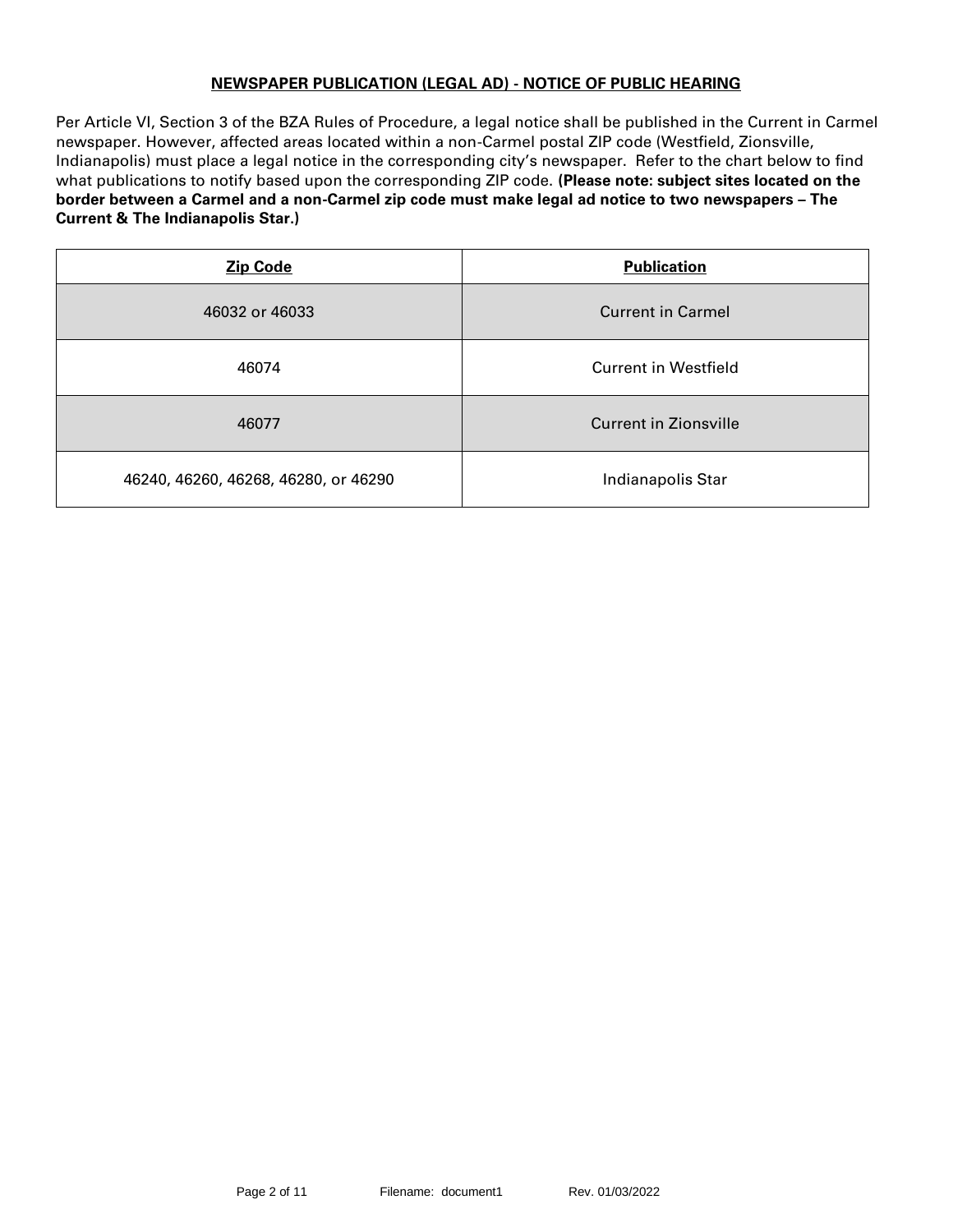### **ADJACENT PROPERTY OWNERS LIST**

Auditor of Hamilton County, Indiana, certify that the attached affidavit is a  $I_{\rm t}$ true and complete listing of the adjoining and adjacent property owners concerning Docket No.

# **OWNER**

### **ADDRESS**

| <b>EXAMPLE ONLY:</b><br>Formal list request sheet & official list<br>may be acquired from the Hamilton |  |
|--------------------------------------------------------------------------------------------------------|--|
| County Real Property Dept. (317-770-<br>4412 or <b>hamiltoncounty.in.gov</b> ). Please                 |  |
| allow 3 to 5 days for Hamilton County                                                                  |  |
| to complete your request.                                                                              |  |

÷.

AUDITOR OF HAMILTON COUNTY, INDIANA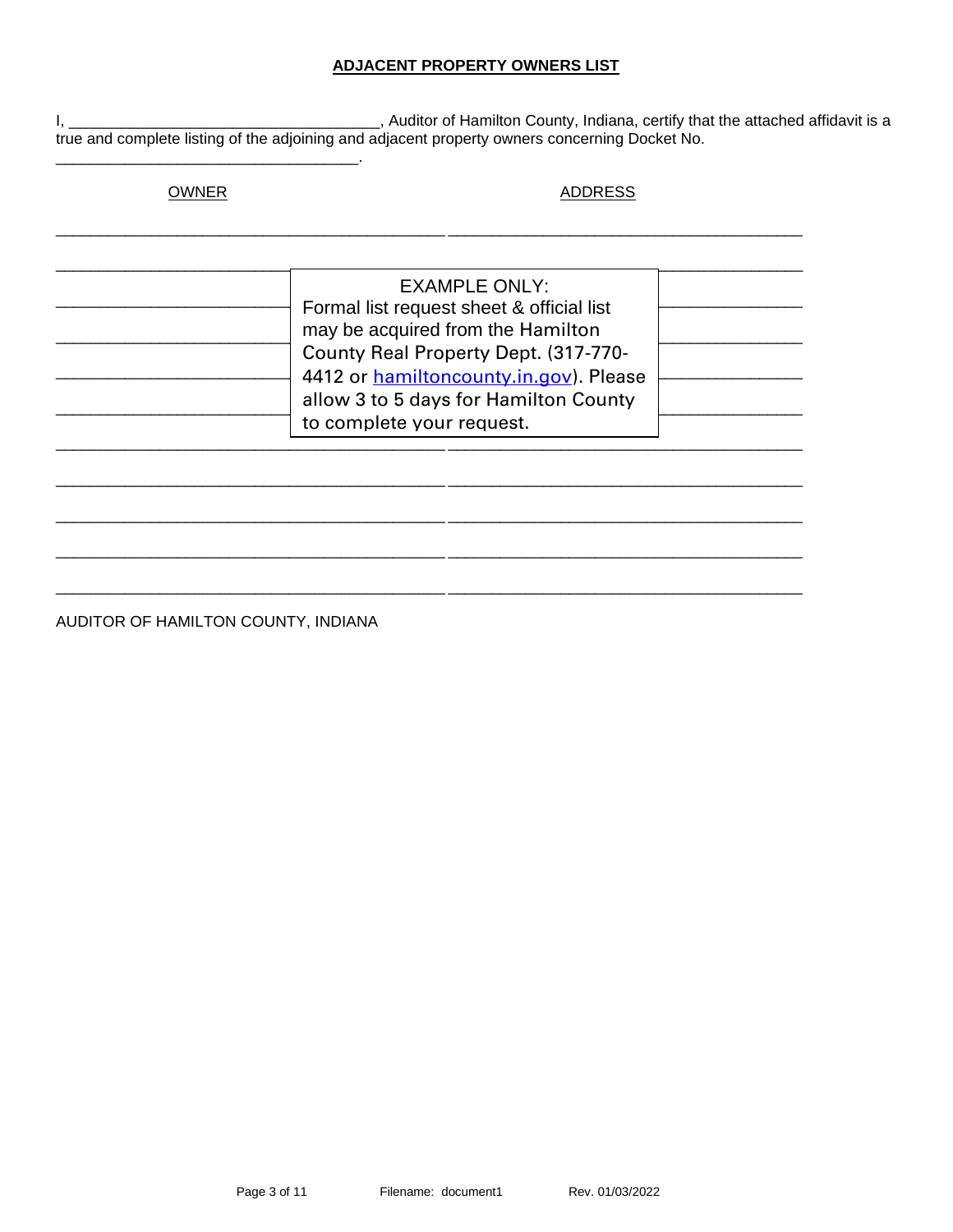## **BZA Public Notice Sign Procedure & Affidavit**

**Procedure:** The petitioner shall incur the cost of the purchasing, placing, and removing the sign. The sign must be placed in a highly visible and legible location from the road on the property that is involved with the public hearing.

The public notice sign shall meet the following requirements:

- 1. Must be placed on the subject property no less than 20 days prior to the public hearing date.
- 2. Sign must follow the sign design requirements:
	- Must be 24" x 36" vertical
	- Must be double sided
	- Must be composed of weather resistant material, such as corrugated plastic or laminated poster board
	- Must be mounted in a heavy-duty metal frame
- 3. The sign must contain the following:
	- 12" x 24" PMS 1805 Red box with white text at the top
	- White background with black text below.
	- Text used in example to the right, with Application Type, Date\*, and Time of subject public hearing
	- The Date should be written in day, month, and date format. *Example: "Mon., Jan. 23"*
- 4. The sign must be removed within 72 hours of public hearing conclusion

# **Public Notice Sign Placement Affidavit:**

I (We) do hereby certify that placement of the public notice sign to

consider Docket No. **Example 20** was placed on the subject property at least 20 days prior to the

date of the public hearing, at the address listed below:

STATE OF INDIANA, COUNTY OF  $\qquad \qquad \qquad . . . . . . . . . .$ 

The undersigned, having been duly sworn, upon oath says that the above information is true and correct as he is informed and believes.

(Signature of Petitioner)

**PUBLIC HEARING** 

**Board of Zoning Appeals** 

Carmel City Hall

(Application Type)

 $(Date)$  $(Time)$ For More Information: (web) www.carmel.in.gov (ph)  $571-2417$ 

 $36"$ 

Black Letters on

Subscribed and sworn to before me this day of  $\sim$ , 20 .

Notary Public, Signed Name:  $\blacksquare$ 

Notary Public, Printed Name: \_\_\_\_\_\_\_\_\_\_\_\_\_\_\_\_\_\_\_\_\_\_\_\_\_\_\_\_\_\_\_

My Commission Expires: .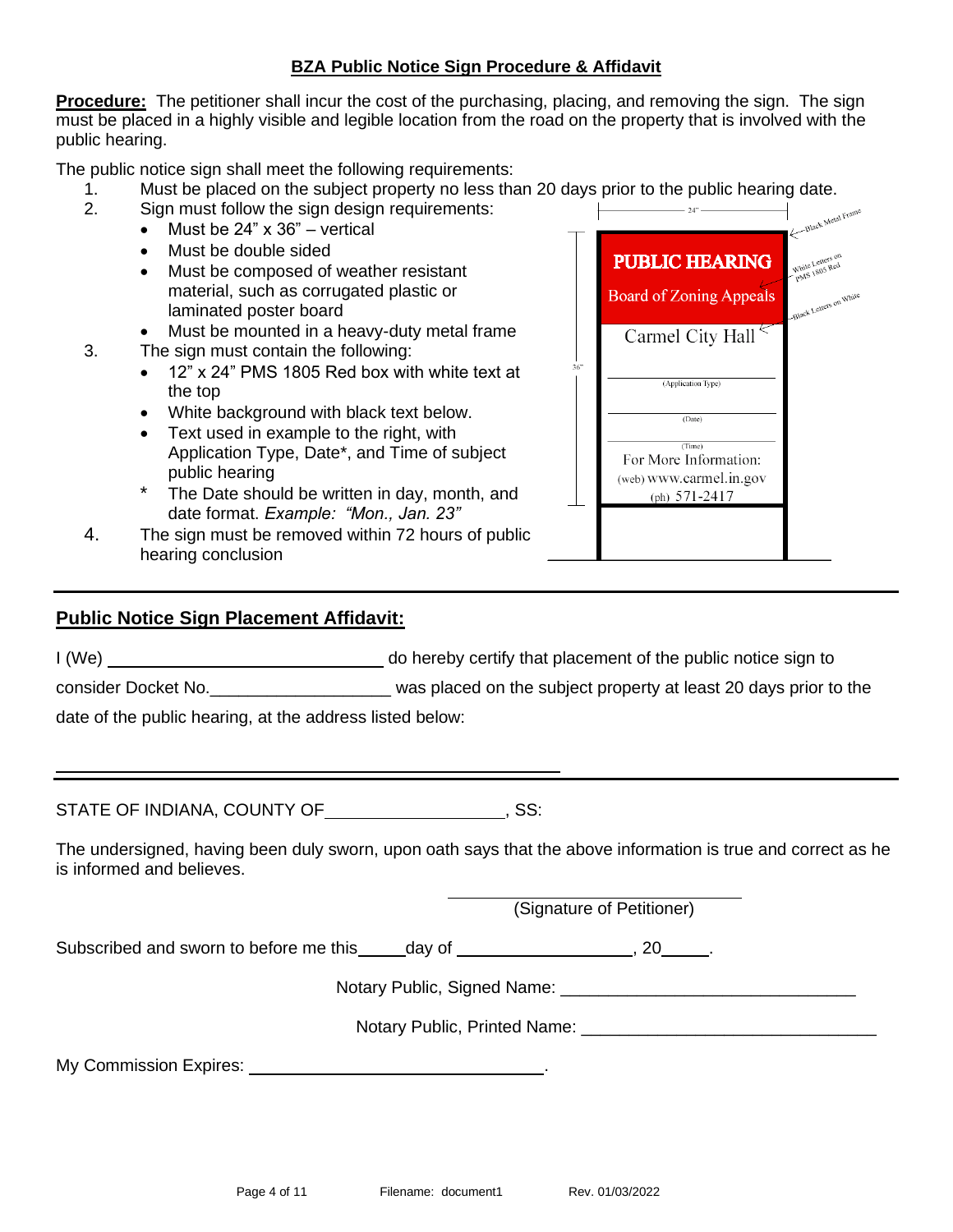# (*TEMPLATE for published and mailed Public Notice)*

| NOTICE OF PUBLIC HEARING BEFORE THE CARMEL BOARD OF ZONING APPEALS                                                                                                                                 |
|----------------------------------------------------------------------------------------------------------------------------------------------------------------------------------------------------|
|                                                                                                                                                                                                    |
| Notice is hereby given that the Carmel Board of Zoning Appeals meeting on the _____________________ of                                                                                             |
| example and p.m. in the Carmel City Hall Council Chambers,                                                                                                                                         |
| 2nd Floor, 1 Civic Sq., Carmel, IN 46032 will hold a Public Hearing upon a Use Variance application to:                                                                                            |
| (Explain your request-seek approval for a/an XXXX)                                                                                                                                                 |
|                                                                                                                                                                                                    |
| On the property being known as: (Insert address)                                                                                                                                                   |
|                                                                                                                                                                                                    |
| The real estate affected by said application is described as follows: (Insert Legal Description OR Tax parcel ID number(s))                                                                        |
|                                                                                                                                                                                                    |
| The petition may be examined on the City's website, through Public Documents - Laserfiche.                                                                                                         |
| All interested persons desiring to present their views on the above application, either in writing or verbally, will be given an<br>opportunity to be heard at the above-mentioned time and place. |
|                                                                                                                                                                                                    |

**PETITIONERS** 

*(Note: When mailing out public notices to adjacent property owners, it is recommended that you include a location map, as well.)*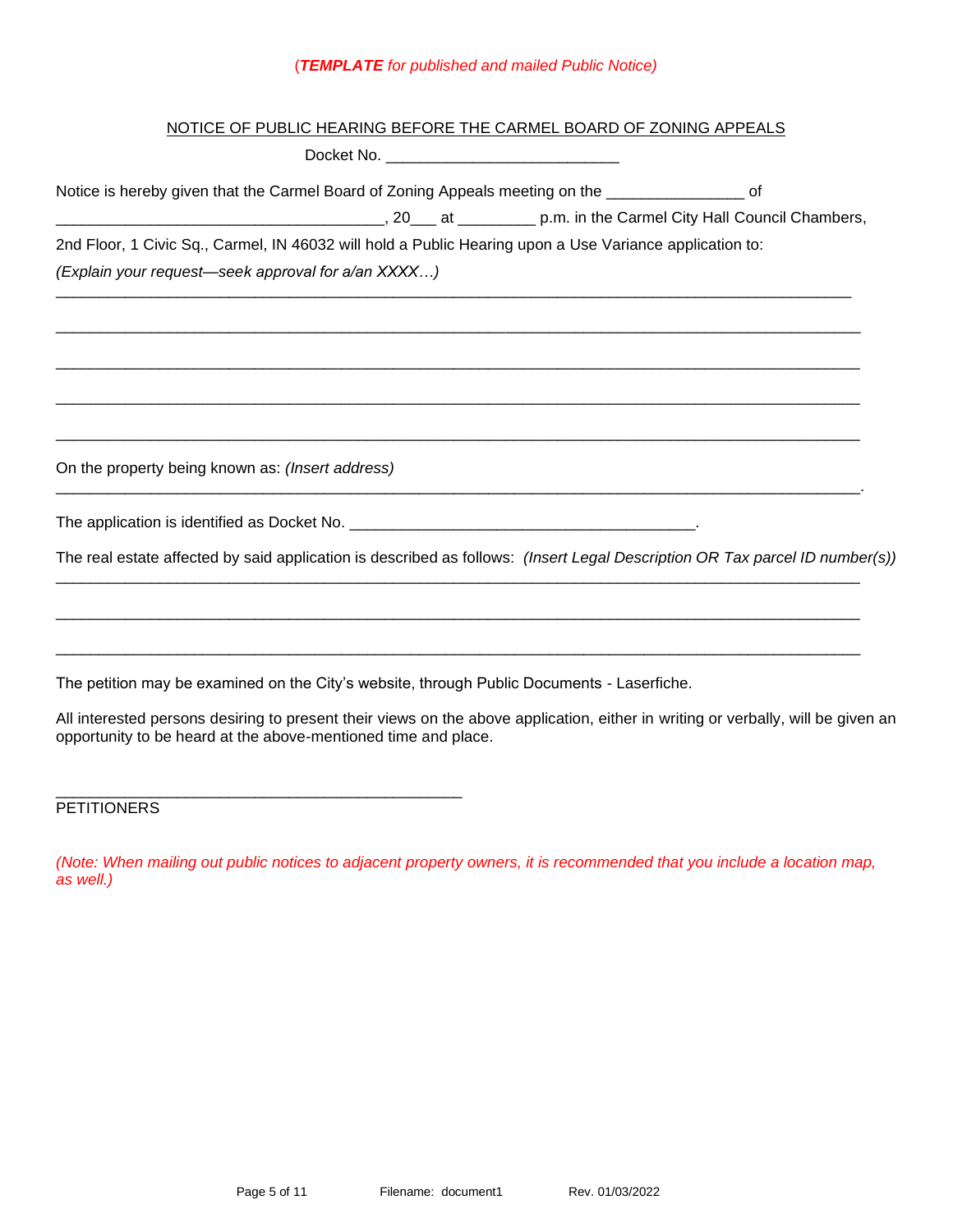|                                                  |     | CARMEL BOARD OF ZONING APPEALS                                                                                                                        |
|--------------------------------------------------|-----|-------------------------------------------------------------------------------------------------------------------------------------------------------|
|                                                  |     | DO HEREBY CERTIFY THAT NOTICE OF                                                                                                                      |
|                                                  |     |                                                                                                                                                       |
|                                                  |     | PUBLIC HEARING BEFORE THE CARMEL BOARD OF ZONING APPEALS CONSIDERING DOCKET NUMBER                                                                    |
|                                                  |     | _________________, WAS REGISTERED AND MAILED AT LEAST TWENTY (20) DAYS PRIOR TO THE DATE OF                                                           |
|                                                  |     | THE PUBLIC HEARING TO THE BELOW LISTED ADJACENT PROPERTY OWNERS:                                                                                      |
| <b>OWNER</b>                                     |     | <b>ADDRESS</b>                                                                                                                                        |
|                                                  |     |                                                                                                                                                       |
|                                                  |     |                                                                                                                                                       |
| <b>STATE OF INDIANA</b>                          |     |                                                                                                                                                       |
| and believes.                                    | SS: | The undersigned, having been duly sworn upon oath says that the above information is true and correct and he is informed<br>(Signature of Petitioner) |
|                                                  |     |                                                                                                                                                       |
|                                                  |     | Before me the undersigned, a Notary Public                                                                                                            |
| (Notary Public's county of residence)            |     | County, State of Indiana, personally appeared                                                                                                         |
| (Property Owner, Attorney, or Power of Attorney) |     | and acknowledge the execution of the foregoing instrument                                                                                             |
|                                                  |     | this $\frac{1}{(day)}$ day of $\frac{1}{(month)}$ , 20 (year)                                                                                         |
|                                                  |     |                                                                                                                                                       |
| (SEAL)                                           |     | Notary Public--Signature                                                                                                                              |
|                                                  |     | Notary Public--Please Print                                                                                                                           |
|                                                  |     |                                                                                                                                                       |
|                                                  |     |                                                                                                                                                       |

**PETITIONER'S AFFIDAVIT OF NOTICE OF PUBLIC HEARING**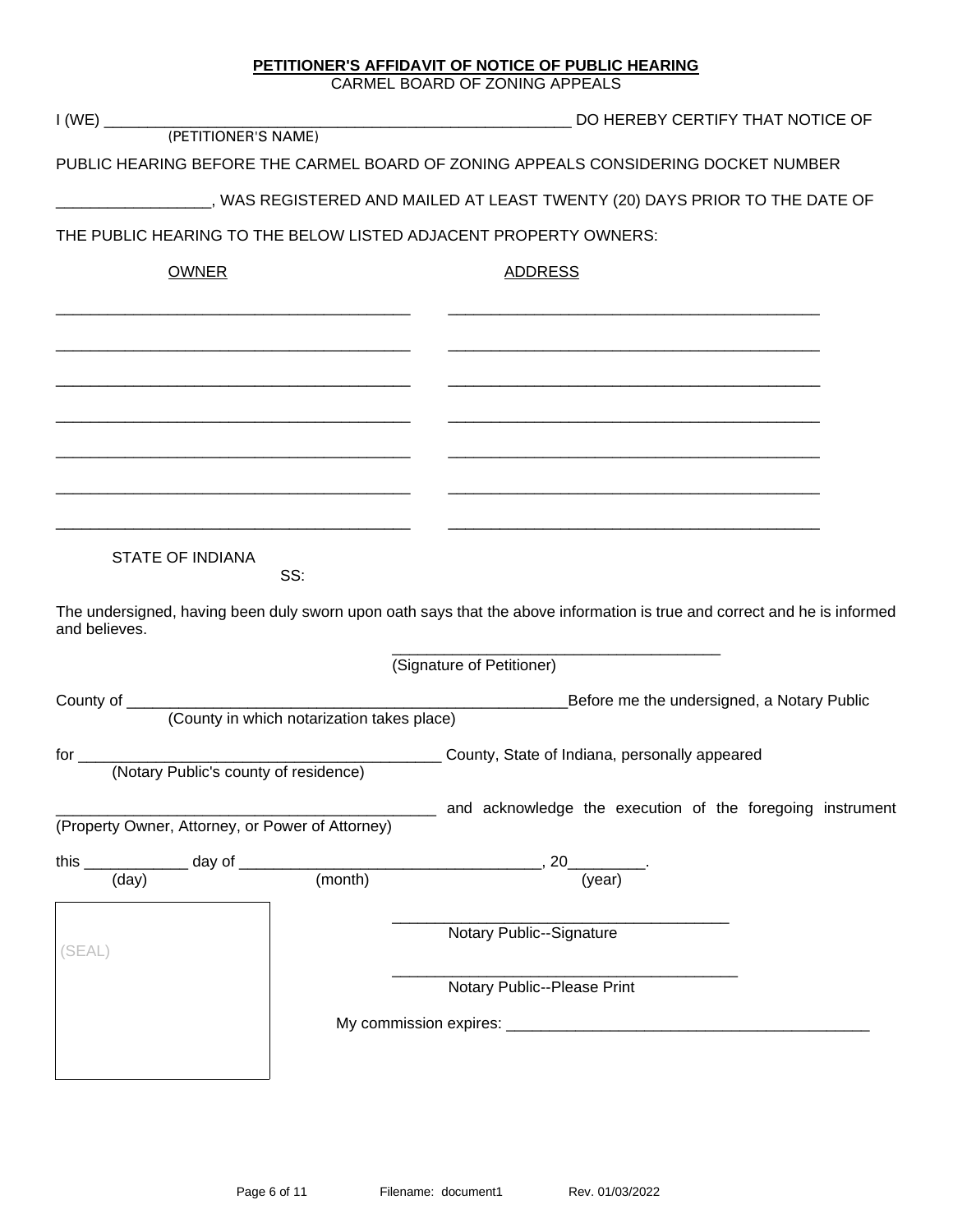#### **FINDINGS OF FACT - USE VARIANCE** CARMEL BOARD OF ZONING APPEALS

*(Petitioner to fill out 1-5 + first 2 blanks)*

|    | Docket No.:                                 |                                                                                                                                                                                                                                 |                 |                                                                                                   |  |  |
|----|---------------------------------------------|---------------------------------------------------------------------------------------------------------------------------------------------------------------------------------------------------------------------------------|-----------------|---------------------------------------------------------------------------------------------------|--|--|
|    | Petitioner:                                 |                                                                                                                                                                                                                                 |                 |                                                                                                   |  |  |
| 1. |                                             | The grant of this variance will not be contrary to the public interest, due to the existence of special condition(s) such<br>that enforcement of the Unified Development Ordinance will result in unnecessary hardship because: |                 |                                                                                                   |  |  |
| 2. | community because:                          | The grant of this variance will not be injurious to the public health, safety, morals and general welfare of the                                                                                                                |                 |                                                                                                   |  |  |
| 3. | because:                                    | The use or value of the area adjacent to the subject property will not be substantially affected in any adverse manner                                                                                                          |                 |                                                                                                   |  |  |
| 4. |                                             | The need for the variance arises from a natural condition peculiar to the subject property because:                                                                                                                             |                 |                                                                                                   |  |  |
| 5. |                                             | The granting of this variance does not substantially interfere with the Carmel Comprehensive Plan because:                                                                                                                      |                 |                                                                                                   |  |  |
|    |                                             |                                                                                                                                                                                                                                 | <b>DECISION</b> |                                                                                                   |  |  |
|    | herein by reference and made a part hereof. | IT IS THEREFORE the decision of the Carmel Board of Zoning Appeals that Use Variance Docket No.                                                                                                                                 |                 | is granted, subject to any conditions stated in the minutes of this Board, which are incorporated |  |  |
|    |                                             |                                                                                                                                                                                                                                 |                 |                                                                                                   |  |  |
|    |                                             | CHAIRPERSON, Carmel Board of Zoning Appeals                                                                                                                                                                                     |                 |                                                                                                   |  |  |
|    |                                             | SECRETARY, Carmel Board of Zoning Appeals                                                                                                                                                                                       |                 |                                                                                                   |  |  |
|    |                                             |                                                                                                                                                                                                                                 |                 | Conditions of approval of the Board, if any, are listed on the Letter of Grant.                   |  |  |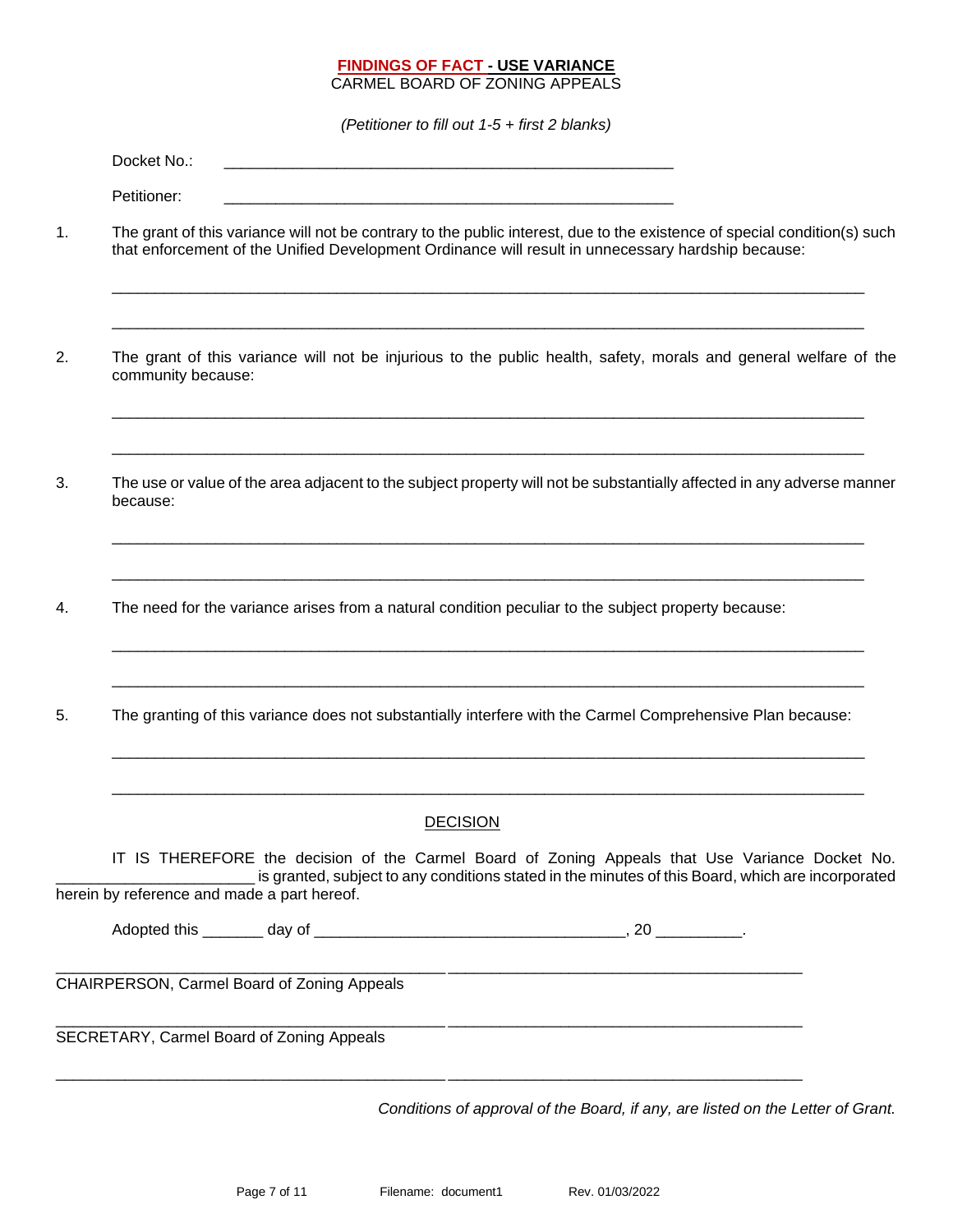## **Checklist - Use Variance Application**

#### **Submittal must include the following applicable materials:**

- □ Application (created/submitted on onlin[e Public Portal\)](https://cw.carmel.in.gov/PublicAccess/template/Login.aspx), signed by the owner of the subject property or an authorized agent, notarized, and filed at least 45 days prior to the next scheduled public hearing
- □ Electronic copy of Adjacent Property Owners list certified by the Hamilton County Auditor's Office. Formal list request sheet & official list may be acquired from the Hamilton County Real Property Dept. (317-770-4412 or [hamiltoncounty.in.gov\)](https://www.hamiltoncounty.in.gov/369/Adjoiner-Property-Notifications). Please allow 3 to 5 days for Hamilton County to complete your request.
- □ Electronic copy of Site Plan (with dimensions) that includes:
	- 1. Locations of existing and proposed principal structures and accessory structures.
	- 2. Parking plan (automobiles & bicycles).
	- 3. Signage Plan.
	- 4. Lighting/Photometric Plan, if applicable.
	- 5. Existing and proposed public rights of way (internal and adjoining).
	- 6. Location of easements (utility, drainage, landscape, access, etc.)
	- 7. Building setback lines.
	- 8. Building/site coverage calculation,
	- 9. Existing and proposed utility structures and systems, and
	- 10. Drainage Plan and Drainage Calculations.
	- □ Electronic copy of Exterior Architectural Building Elevations, also labeling height, proposed materials/colors, etc.
	- □ Electronic copy of Landscape Plan with perimeter bufferyards, parking lot plantings, etc., as required in UDO Sections 5.19 or 5.20.
	- □ Electronic copy of Signage design details and locations proposed.
	- □ Prepare an estimated construction cost to comply with the Transportation Plan per Unified Development Ordinance 1.07(E). (Contact City Engineering Dept. for more detail, at 317-571-2441.)
	- □ Electronic copy of Covenants and/or Commitments, if any.
	- □ Electronic copies of email/correspondence to/from TAC (Technical Advisory Committee) members.

All documents must be legible and of the required size and scale. The omission of any of the material indicated in the above checklist may lead to your petition being placed on a later docket, or not accepted for filing. Please refer to UDO (Unified Development Ordinance) Section 9.15 for further detail on items reviewed.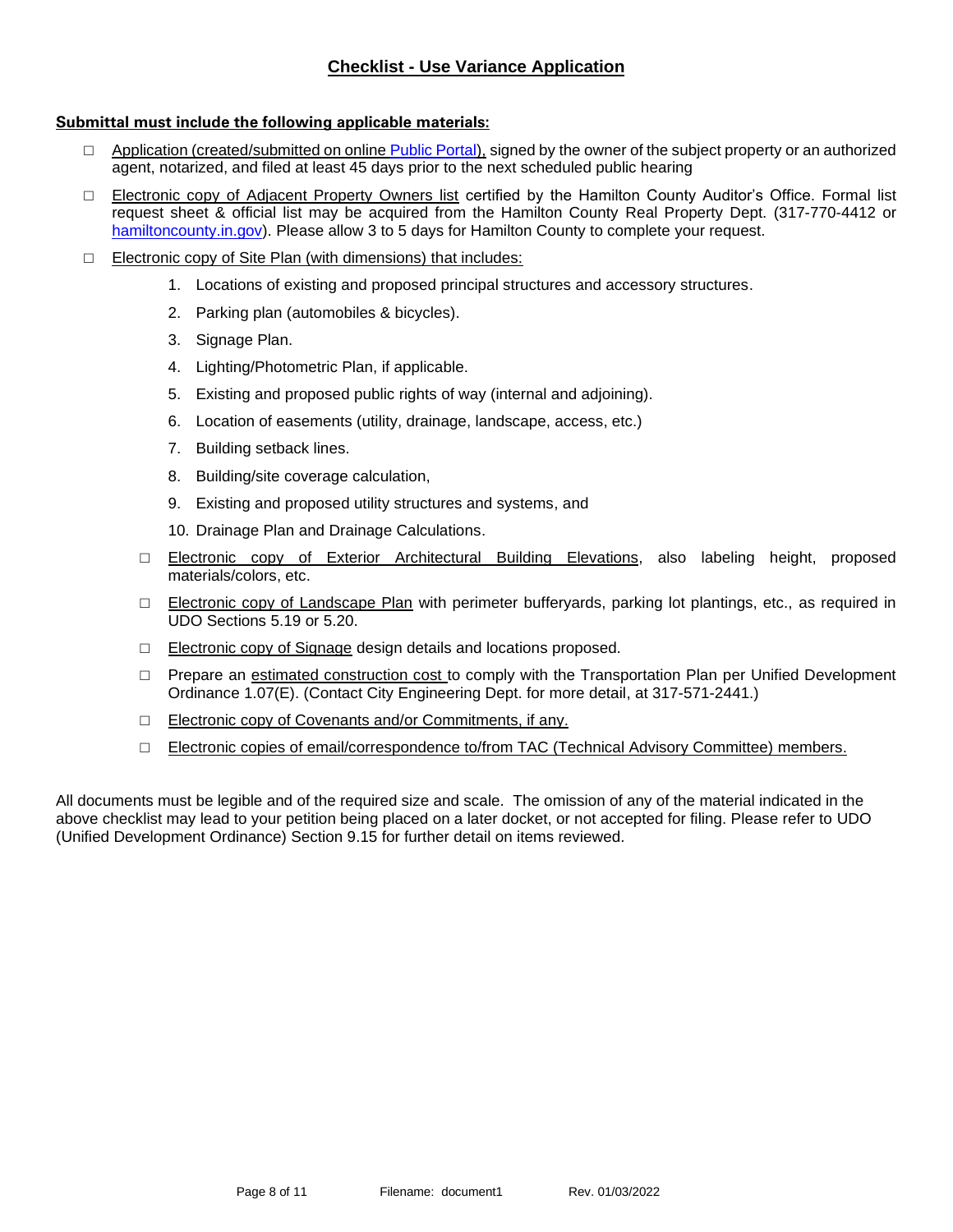**\*This is a PDF version of the application. The official application should be created and submitted online via the Public Portal:<https://cw.carmel.in.gov/PublicAccess/template/Login.aspx> \***

# **USE VARIANCE APPLICATION**

Filing Fee: \$1,974 plus \$153 per acre

|                 | DOCKET NO.                                                                                                                                                                                                                          | DATE RECEIVED: NAME OF RECEIVED. |  |  |
|-----------------|-------------------------------------------------------------------------------------------------------------------------------------------------------------------------------------------------------------------------------------|----------------------------------|--|--|
| $\overline{1)}$ | Applicant: <u>experiments</u> and the contract of the contract of the contract of the contract of the contract of the contract of the contract of the contract of the contract of the contract of the contract of the contract of t |                                  |  |  |
|                 |                                                                                                                                                                                                                                     |                                  |  |  |
| 2)              |                                                                                                                                                                                                                                     |                                  |  |  |
|                 |                                                                                                                                                                                                                                     |                                  |  |  |
|                 |                                                                                                                                                                                                                                     |                                  |  |  |
|                 | Contact Person: Contact Person: Contact Person: Contact Person: Contact Person: Contact Person: Contact Person:                                                                                                                     |                                  |  |  |
|                 |                                                                                                                                                                                                                                     |                                  |  |  |
|                 |                                                                                                                                                                                                                                     |                                  |  |  |
|                 |                                                                                                                                                                                                                                     |                                  |  |  |
| 3)              | Applicant's Status (check the appropriate response): ______(a) The applicant's name is on the deed to the<br>property; _____(b) The applicant is the contract purchaser of the property; _____(c) Other: _______                    |                                  |  |  |
| 4)              | If Item 3) (c) is checked, please complete the following:                                                                                                                                                                           |                                  |  |  |
|                 |                                                                                                                                                                                                                                     |                                  |  |  |
|                 | Owner's address: example and the contract of the Phone: Phone: Phone: Phone: Phone: Phone: Phone: Phone: Phone: Phone: Phone: Phone: Phone: Phone: Phone: Phone: Phone: Phone: Phone: Phone: Phone: Phone: Phone: Phone: Phone      |                                  |  |  |
| 5)              |                                                                                                                                                                                                                                     |                                  |  |  |
|                 |                                                                                                                                                                                                                                     |                                  |  |  |
| 6)              |                                                                                                                                                                                                                                     |                                  |  |  |
|                 |                                                                                                                                                                                                                                     |                                  |  |  |
|                 |                                                                                                                                                                                                                                     |                                  |  |  |
| 7)              | Explanation of requested Use Variance: (State what you want to do and cite the section number(s) of the Unified<br>Development Ordinance that applies and/or creates the need for this appeal).                                     |                                  |  |  |
| 8)              | State reasons supporting the Use Variance: (Additionally, complete the attached question sheet entitled "Findings"<br>of Fact-Use Variance").                                                                                       |                                  |  |  |
| 9)              |                                                                                                                                                                                                                                     |                                  |  |  |
| 9a)             |                                                                                                                                                                                                                                     |                                  |  |  |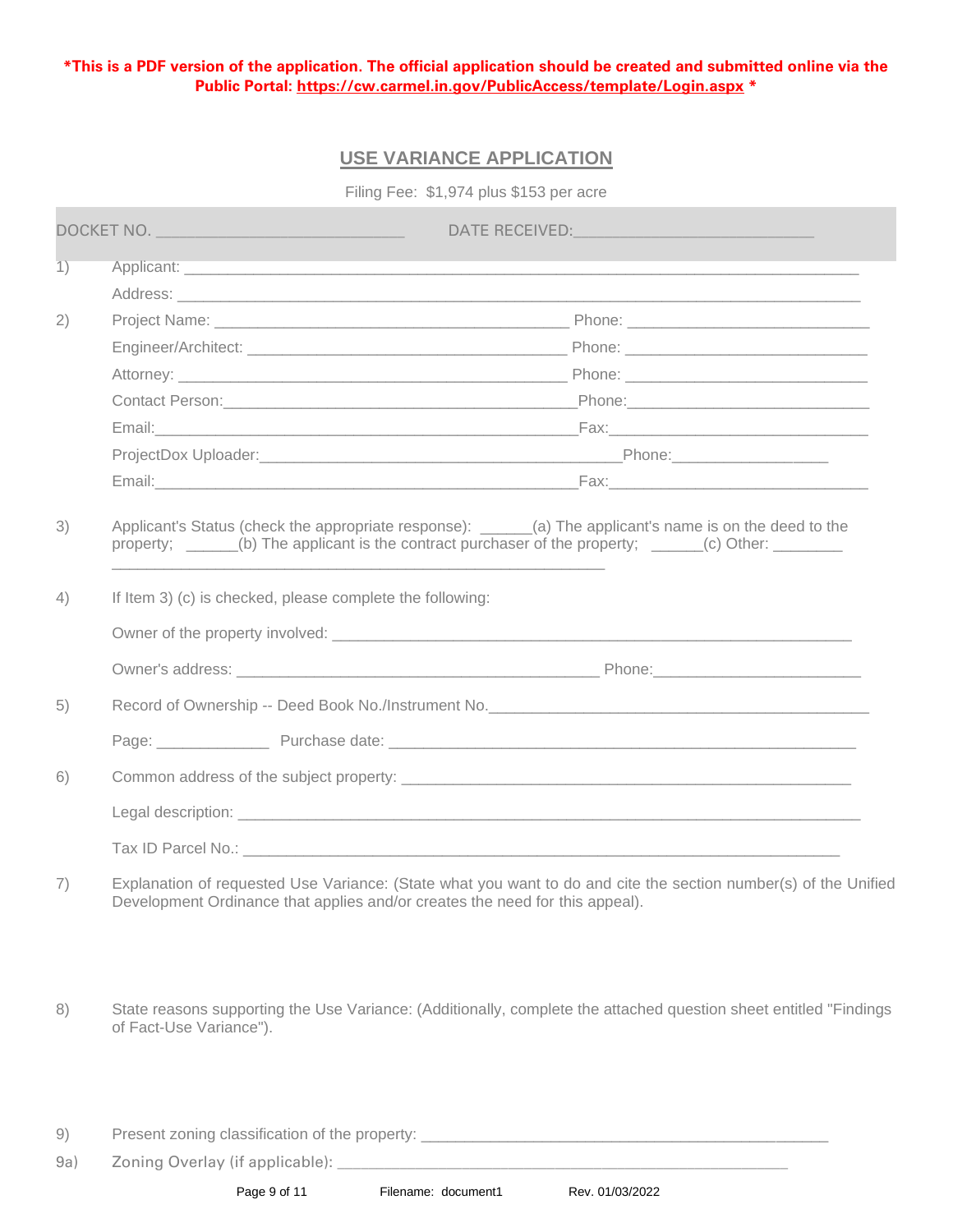| decision rendered and pertinent explanation. | Is the property: Owner occupied _______; Renter occupied _________; Other: (a) The content of the property: Owner occupied __________; Renter occupied _________; Other:<br>Are there any restrictions, laws, covenants, variances, special uses, or appeals filed in connection with this property<br>that would relate or affect its use for the specific purpose of this application? If yes, give date and docket number, | _acres/sq.ft.                                                                                                                                                                                                             |
|----------------------------------------------|-------------------------------------------------------------------------------------------------------------------------------------------------------------------------------------------------------------------------------------------------------------------------------------------------------------------------------------------------------------------------------------------------------------------------------|---------------------------------------------------------------------------------------------------------------------------------------------------------------------------------------------------------------------------|
|                                              |                                                                                                                                                                                                                                                                                                                                                                                                                               |                                                                                                                                                                                                                           |
|                                              |                                                                                                                                                                                                                                                                                                                                                                                                                               |                                                                                                                                                                                                                           |
|                                              |                                                                                                                                                                                                                                                                                                                                                                                                                               |                                                                                                                                                                                                                           |
|                                              |                                                                                                                                                                                                                                                                                                                                                                                                                               |                                                                                                                                                                                                                           |
|                                              |                                                                                                                                                                                                                                                                                                                                                                                                                               |                                                                                                                                                                                                                           |
|                                              |                                                                                                                                                                                                                                                                                                                                                                                                                               |                                                                                                                                                                                                                           |
|                                              |                                                                                                                                                                                                                                                                                                                                                                                                                               |                                                                                                                                                                                                                           |
|                                              |                                                                                                                                                                                                                                                                                                                                                                                                                               |                                                                                                                                                                                                                           |
|                                              | If proposed appeal is granted, when will the work commence?                                                                                                                                                                                                                                                                                                                                                                   | Has work for which this application is being filed already started? If answer is yes, give details:<br>If the proposed appeal is granted, who will operate and/or use the proposed improvement for which this application |

NOTE: Three modes of public notice are required.

LEGAL NOTICE shall be published in the **NEWSPAPER according to the Chart on page 5** a MANDATORY twenty (20) days prior to the public hearing date. The certified "Proof of Publication" affidavit for the newspaper must be available for inspection by the night of the hearing.

LEGAL NOTICE to all adjoining and abutting property owners is also MANDATORY, two methods of notice are recommended:

1) **FIRST CLASS MAIL with CERTIFICATE OF MAILING** sent to adjoining property owners. (The white receipt should be stamped by the Post Office at least 20 days prior to the public hearing date), **OR**

2) **HAND DELIVERED** to adjoining and abutting property owners (A receipt signed by the adjoining and abutting property owner acknowledging the 20 day prior notice should be kept for verification that the notice was completed)

LEGAL NOTICE via a Notice of Public Hearing **SIGN** posted on the property is also required; see **page 7.**

THE BURDEN OF PROOF FOR ALL NOTICES IS THE RESPONSIBILITY OF THE APPLICANT.

*The applicant understands that docket numbers will not be assigned until all supporting information has been submitted to the Department of Community Services*.

Applicant Signature: \_\_\_\_\_\_\_\_\_\_\_\_\_\_\_\_\_\_\_\_\_\_\_\_\_\_\_\_\_\_\_\_\_\_\_\_\_\_\_\_\_\_\_\_\_\_\_\_\_ Date: \_\_\_\_\_\_\_\_\_\_\_\_\_\_\_\_\_\_\_\_\_\_

The applicant certifies by signing this application that he/she has been advised that all representations of the Dept. of Community Services are advisory only and that the applicant should rely on appropriate Unified Development Ordinance standards and/or the legal advice of his/her attorney.